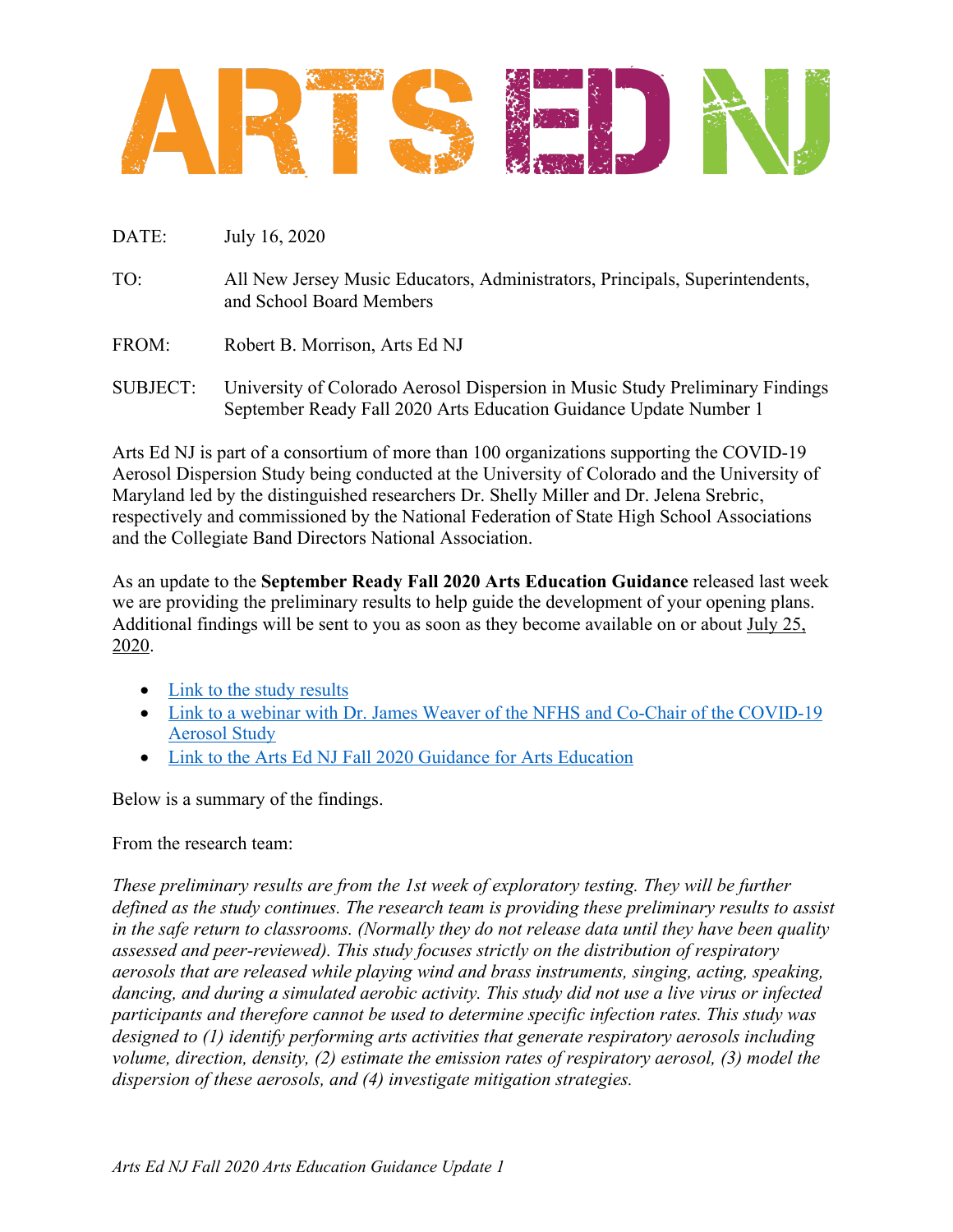The guidance does not purport to replace or contradict the guidelines issued by the Centers for Disease Control (CDC), the State of New Jersey, or local public health departments regarding the timing or protocols for how schools should operate in our new reality of education.

## **Guidance for Instrumental Music (Wind Instruments)**

- For planning purposes, schools should schedule instrumental music classes to take place following proper social distancing measures and other health considerations.
- When possible, a surgical style mask with a small slit for mouthpiece access should be worn while playing.
- In instrument groups where a mask cannot physically be worn the mask should be worn over the chin and replaced during periods where the student is not playing. No talking without a mask.
- Bell covers are highly recommended as "masks" for the instruments. Bell covers tested so far were made from pantyhose made of 80 denier in 2 layers.
- Masks on students and bell cover "masks" on instruments should be used together for maximum mitigation.
- Social distancing should occur as suggested by the CDC. Currently, that distance is a 6x6 foot space around each student with the student sitting in the center. Straight lines should be used as curved setups can affect the aerosol movement in a room.
- Students should sit all facing the same direction back to front to minimize potential exposure.
- Trombones should have an additional three feet of distancing making their space 9x6. The player should be seated three feet in front of the backline, leaving an additional six feet in front of them due to the extended nature of the instrument and slide that can be in the extended position.
- Where possible, outdoor rehearsals are encouraged, using individual mitigation techniques described above.
- Indoor rehearsal times should be reduced to 30 minutes or less (which may increase with additional research) followed by clearing the room 20-minutes for the HVAC system to change the air indoors with outside air.
- Spit valves should not be emptied on the floor. Recommend using a puppy pad (or similar) to catch the contents of the spit valve and discard it.
- Storage areas should be managed to limit the number of students at a time in the room. Anyone who enters the room should bring a 70% alcohol wipe to wipe all surfaces before and after touching. The wipe should be discarded properly upon leaving the storage area.
- Teachers should consider using a portable amplifier to keep their voices at a low conversational volume. Students should also ask questions in a low conversational volume with a mask.
- Teachers are assumed to talk the most and as a result, should wear the most efficient mask possible that is readily available, which are surgical masks. (N95s are not recommended at this time due to supply chain issues.)